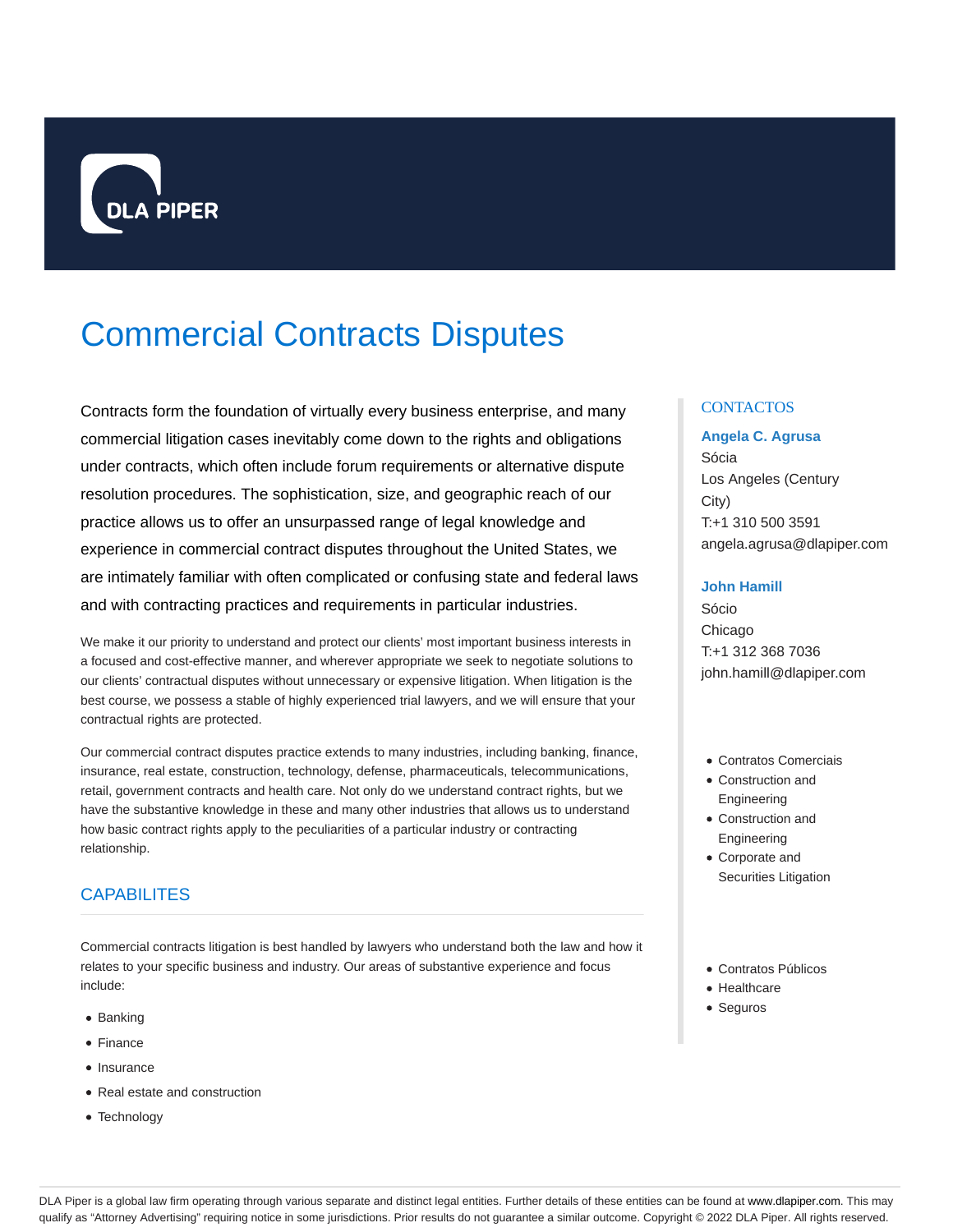- Defense
- Pharmaceuticals
- Telecommunications
- Retail
- Government contracts
- **Healthcare**

## **EXPERIENCE**

- Represented biotech and life sciences companies in litigation arising from M&A transactions and joint development disputes.
- Won an eight-figure monetary award for WorldCom and successfully defended claims seeking termination of a multi-year, multibilliondollar contract after a two-week arbitration in New York
- Obtained dismissal of bad faith, breach of contract and consumer fraud act claims asserted by class against insurance carrier
- Represented medical device company in dispute with former distributors arising out of acquisition of competitor company. Resolved on terms favorable to client
- Represented publicly held technology company in a breach of contract arbitration against a large Japanese company relating to the development and sale of next-generation portable MP3 audio players for automobiles. Settled on favorable terms.
- Defended the founder of an IT services company against fraud and contractual misrepresentation claims brought by a private equity firm following recapitalization of the company. After one week trial, arbitrator rejected fraud claim outright and awarded less than three percent of the contractual damages claim
- Defended a publicly held IT services company against a contract claim for a transaction fee brought by an investment banking and consulting firm following the sale of the company's Asian subsidiaries. Obtained summary judgment and successfully defended judgment on appeal.
- Represented a distributor against a manufacturer of nationally known fitness equipment on trial of the unlawful termination of the distributorship
- Representation of national restaurant franchiser in trial in Connecticut involving allegations of breach of contract and fraud. Motion for judgment at conclusion of plaintiff's case granted
- Defense of non-profit relief organization with global operations against allegations it was bound by a letter of intent to purchase the plaintiff's commercial building, despite certain environmental hazards found on the property. After a two-week trial, the jury returned a verdict for the defendant on all claims
- Successfully represented an airplane company in a contract dispute that enforced client's rights to recover on a contract by which it sold trade claims to another company.
- Secured a trial victory in the New York County Supreme Court for a US subsidiary of a Spanish conglomerate concerning a procurement contract dispute The contract is the largest commercial contract that a Spanish company has ever been awarded outside of Spain.
- Represented a Texas-based energy company, in an ad hoc arbitration in New York under the SMA Rules with a Belgian shipowner.
- Achieved a substantial victory for an investment firm for breach of a continuing guaranty concerning a US\$16 million development loan that was accelerated based upon material adverse change default.

#### **INSIGHTS**

## Publicações